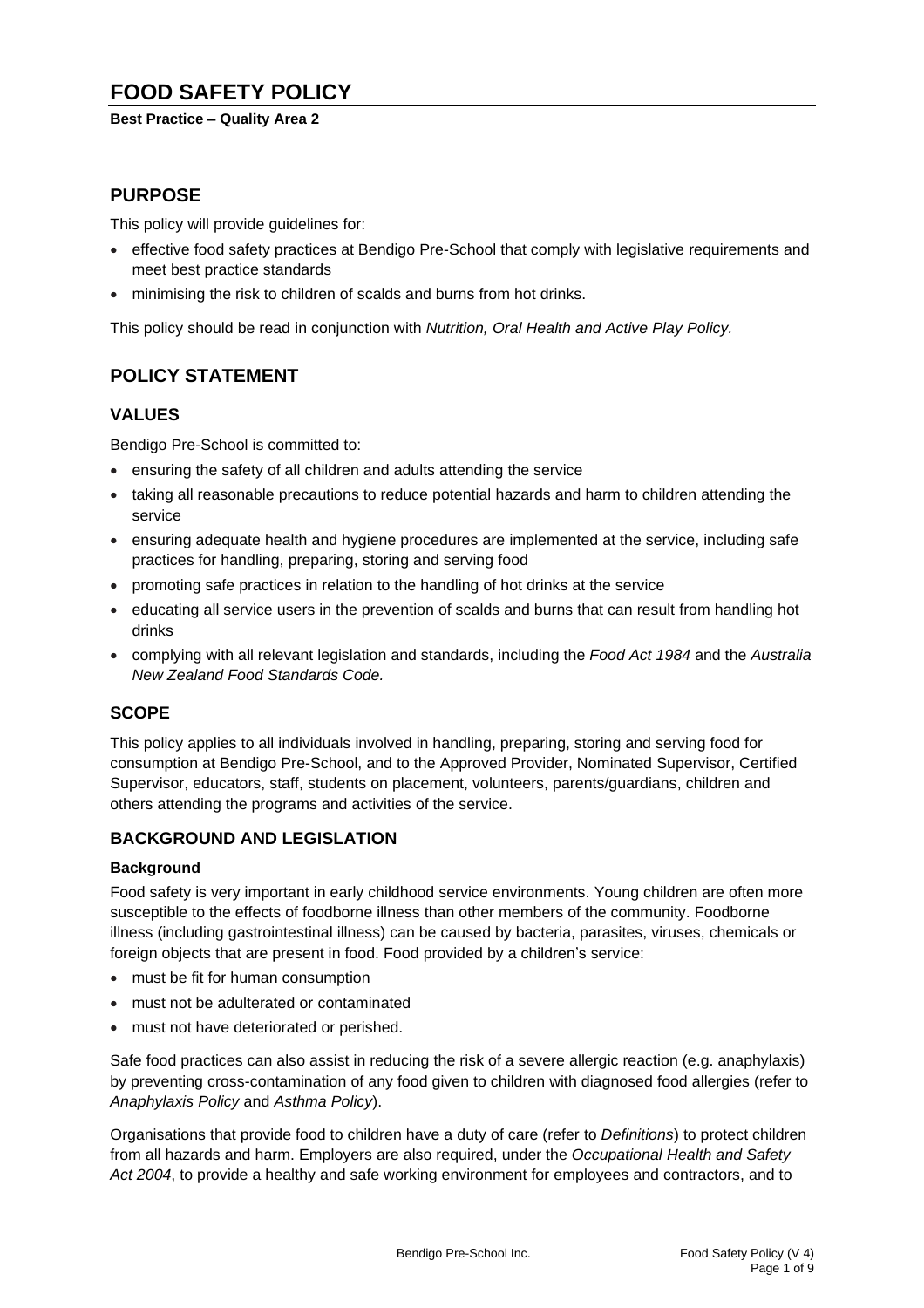ensure that other individuals, including children, parents/guardians, visitors and the general public, are not endangered when attending the workplace. In addition, employees, visitors and contractors are responsible for complying with appropriate workplace standards and procedures that have been implemented to protect their own health and safety, and that of others.

The *Food Act 1984* aims to reduce the incidence of foodborne illness by ensuring that food manufactured, transported, sold, prepared and stored is safe, unadulterated, fit for human consumption and will not cause food poisoning. Under the Act, local councils in Victoria are required to classify every food premises in their municipality according to its food safety risk.

### **Early childhood services should confirm their food safety risk classification and related requirements with the local council in the area in which they operate.**

Class 1 food premises describes those that predominantly handle potentially hazardous food that is served to vulnerable people. Early childhood services that provide long day care are included in the Class 1 category. Class 4 food premises describes those whose food handling activities pose low risk to public health. Sessional kindergartens are included in the Class 4 category.

Standard 3.3.1, in Chapter 3 of the *Australia New Zealand Food Standards Code* (the Code), is one of the national food safety standards that outlines the responsibilities of food businesses to ensure that the food they produce is safe. This particular standard applies to Australian food businesses that provide meals for vulnerable persons (those who are at greater risk of being affected by foodborne illness), such as the very young, the elderly and individuals who are immunocompromised due to disease or treatment for other illnesses. Standard 3.3.1 requires such businesses to have a documented food safety program (refer to *Definitions*).

Child care services that provide hot/cold meals and snacks are classified as Class 1 (high risk). Class 1 services must:

- ensure food that is sold or prepared for sale is safe to eat (this includes food provided to children as part of the program and included in the fees paid to the service by the family)
- register annually with the council
- be inspected by the council when first registered or when registration is transferred to a new proprietor
- have a food safety program that is tailored specifically to their activities as a food premises
- keep a copy of the food safety program on site
- appoint a food safety supervisor with the necessary skills and accredited training
- undergo two mandatory compliance checks each year:
	- 1. a council assessment of the premises and compliance with the documented food safety program
	- 2. an audit of the food safety program by a Department of Health-approved auditor to determine adequacy and compliance.

From 1 July 2010, Class 1 services can choose to have audits of their tailored food safety program conducted by an auditor approved by the Department of Health. This audit can be conducted by an independent private auditor or by a council auditor (if the relevant council offers audit services). The auditor is responsible for providing the statutory audit certificate to council and services must retain full audit reports for four years after they have been prepared. For more information about Class 1 food premises, services should contact their local council and refer to:

[https://www2.health.vic.gov.au/public-health/food-safety/food-businesses/food-safety-program/food](https://www2.health.vic.gov.au/public-health/food-safety/food-businesses/food-safety-program/food-safety-program-class-1)[safety-program-class-1](https://www2.health.vic.gov.au/public-health/food-safety/food-businesses/food-safety-program/food-safety-program-class-1)

Sessional kindergartens supplying low risk snacks such as cut fruit, milk, bread and cereals are classified as Class 4 (low risk). Class 4 services are **not** required to have:

- a food safety program
- a food safety supervisor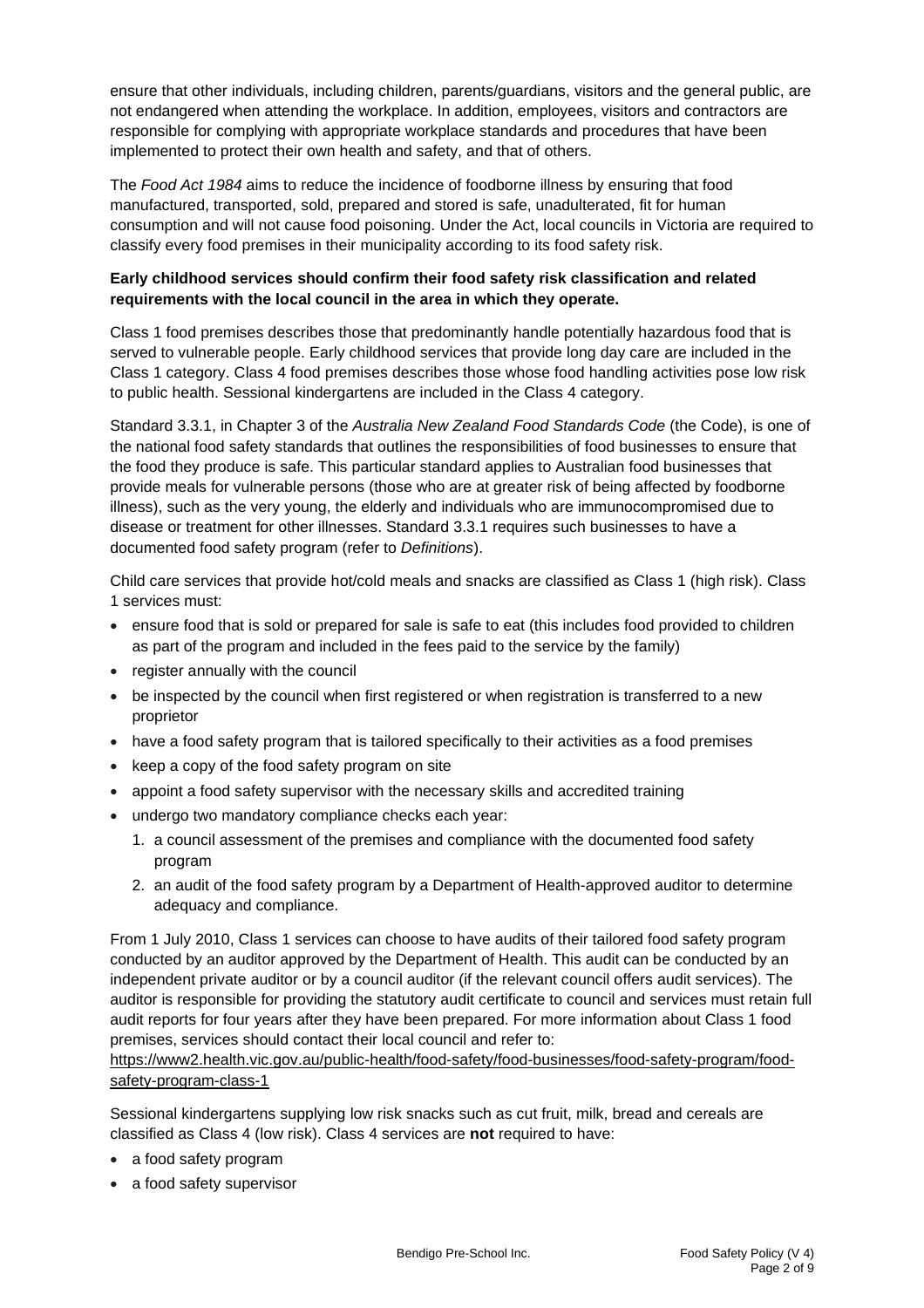• an annual council inspection.

However, Class 4 services must ensure that staff members have the skills and knowledge needed to safely handle food in their work roles. Council may also, at its discretion, inspect a premises under the *Food Act 1984* (e.g. to investigate complaints or conduct a spot check). Individual councils may also require services to complete a food safety audit or plan, especially when the service is operating a special event such as a sausage sizzle. For more information about Class 4 food premises, services should contact their local council and refer to: [https://www2.health.vic.gov.au/public-health/food](https://www2.health.vic.gov.au/public-health/food-safety/food-businesses/food-business-classification/food-business-classification-predetermined)[safety/food-businesses/food-business-classification/food-business-classification-predetermined](https://www2.health.vic.gov.au/public-health/food-safety/food-businesses/food-business-classification/food-business-classification-predetermined)

### **Legislation and standards**

Relevant legislation and standards include but are not limited to:

- *Australia New Zealand Food Standards Code*
- *Child Wellbeing and Safety Act 2005*
- *Education and Care Services National Law Act 2010*: Section 167
- *Education and Care Services National Regulations 2011*: Regulation 77
- *Food Act 1984* (Vic)
- *National Quality Standard*, Quality Area 2: Children's Health and Safety
- *Occupational Health and Safety Act 2004*
- *Public Health and Wellbeing Act 2008*

The most current amendments to listed legislation can be found at:

- Victorian Legislation Victorian Law Today: <http://www.legislation.vic.gov.au/>
- Commonwealth Legislation ComLaw: <http://www.comlaw.gov.au/>

### **DEFINITIONS**

The terms defined in this section relate specifically to this policy. For commonly used terms e.g. Approved Provider, Nominated Supervisor, Regulatory Authority etc. refer to the *General Definitions* section of this manual.

**Department of Health:** The State Government department responsible for the health and wellbeing of Victorians, and with oversight of the administration of the *Food Act 1984*.

**Duty of care:** A common law concept that refers to the responsibilities of organisations to provide people with an adequate level of protection against harm and all reasonable foreseeable risk of injury.

**Food allergies:** Some foods and food ingredients, or their components, can cause severe allergic reactions including anaphylaxis (refer to *Anaphylaxis Policy*). Less common symptoms of food allergy include infantile colic, reflux of stomach contents, eczema, chronic diarrhoea and failure to thrive in infants. Food allergies are often caused by peanuts, tree nuts, milk, eggs, sesame seeds, fish and shellfish, soy and wheat. For more information on food allergies, visit: [www.allergyfacts.org.au](http://www.allergyfacts.org.au/)

**Food safety:** (In relation to this policy) ensuring food provided by the service is fit for human consumption.

**Food safety program:** A written plan that details what an individual business does to ensure that the food it sells or handles is safe for human consumption. A food safety program is an important tool for businesses that handle, process or sell potentially hazardous foods, as it helps to maintain safe food handling practices and protect public health. It should identify potential hazards in all aspects of food handling, describe how such hazards can be controlled/monitored, and define appropriate corrective action to be taken when a hazard is found to be under-managed. A food safety program must also include the requirements for appropriate record keeping. Class 4 services are not required to have a food safety program (refer to *Background*).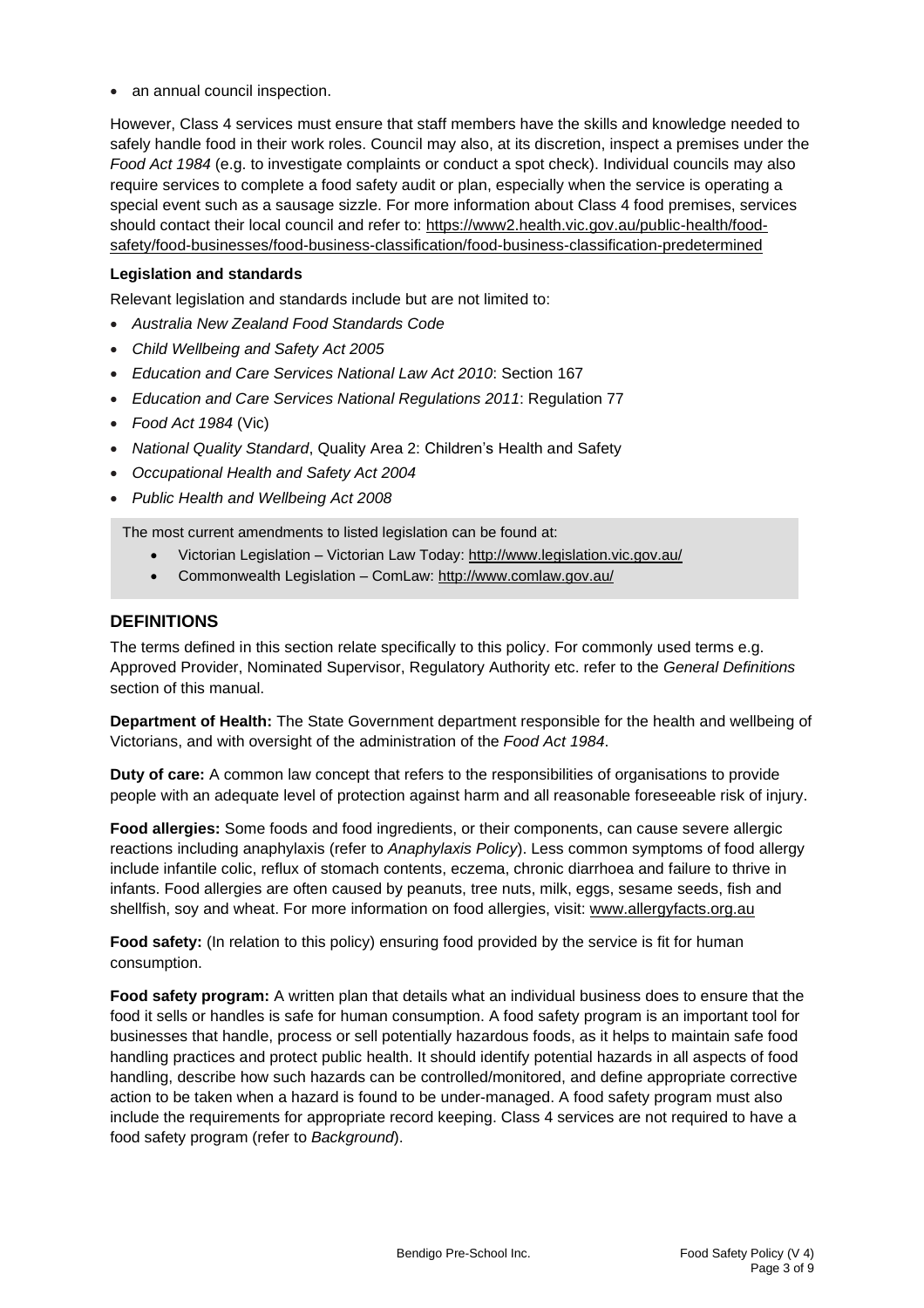#### **Food safety supervisor:** A person who:

- can recognise, prevent and alleviate food handling hazards at a premises
- has a Statement of Attainment from a Registered Training Organisation (RTO) that confirms competency in the required food safety standards
- has the ability and authority to supervise other individuals who handle food at the premises to ensure safe food handling at all times.

Class 4 food premises do not need a food safety supervisor (refer to *Background*). However, they must ensure that staff members have the skills and knowledge needed to safely handle food in their work roles.

**Food Standards Australia New Zealand (FSANZ):** A bi-national Government agency with the responsibility to develop and administer the *Australia New Zealand Food Standards Code* (the Code), which details standards and requirements in areas such as food additives, food safety, labelling and genetically modified (GM) foods. Enforcement and interpretation of the Code is the responsibility of State/Territory departments and food agencies within Australia and New Zealand.

**Hazardous food:** Food containing dangerous biological, chemical or physical agents, or food in a condition that has the potential to cause adverse health effects in humans.

**High-risk foods:** Bacteria that has the potential to cause food-poisoning can grow and multiply on some foods more easily than others. High-risk foods include meat, seafood, poultry, eggs, dairy products, small goods, cooked rice/pasta and prepared salads (such as coleslaw, pasta salads, rice salads and fruit salads). Food that is contained in packages, cans or jars can become high-risk once opened, and should be handled and stored appropriately.

**Hot drink:** Any container holding a liquid that has been heated or boiled, and that remains above room temperature (25°C) for any period of time.

**Scalds:** Burns by hot fluids, steam and other hot vapours.

## **SOURCES AND RELATED POLICIES**

#### **Sources**

- *Australia New Zealand Food Standards Code*: <http://www.foodstandards.gov.au/code/Pages/default.aspx>
- Department of Health Food Safety. Contact the Department of Health if your inquiry relates to general food compliance issues (and you don't know where to start) or you are looking for publications on food safety or information on legislation.

Telephone: 1300 364 352 (free call within Australia)

Email: [foodsafety@health.vic.gov.au](mailto:foodsafety@health.vic.gov.au)

Website: [www.health.vic.gov.au/foodsafety](http://www.health.vic.gov.au/foodsafety)

- − Keeping food safe: [https://www2.health.vic.gov.au/public-health/food-safety/food](https://www2.health.vic.gov.au/public-health/food-safety/food-businesses/food-how-to-keep-it-safe)[businesses/food-how-to-keep-it-safe](https://www2.health.vic.gov.au/public-health/food-safety/food-businesses/food-how-to-keep-it-safe)
- − Food safety library: [https://www2.health.vic.gov.au/public-health/food-safety/publications](https://www2.health.vic.gov.au/public-health/food-safety/publications-guides-resources)[guides-resources](https://www2.health.vic.gov.au/public-health/food-safety/publications-guides-resources)
- dofoodsafely a free online food safety program: <http://dofoodsafely.health.vic.gov.au/>
- The Royal Children's Hospital Melbourne Kids Health Info: <https://www.rch.org.au/kidsinfo/> Kids Health Info is part of the Family Services Department of The Royal Children's Hospital Melbourne, which also includes the Safety [Centre,](http://www.rch.org.au/safetycentre/) the Family [Resource](http://www.rch.org.au/frc/) Centre and the [Volunteer](http://www.rch.org.au/volunteers/) [Service.](http://www.rch.org.au/volunteers/) Royal Children's Hospital Safety Centre, 50 Flemington Road, Parkville. Telephone advisory line: (03) 9345 5085 or email: [safety.centre@rch.org.au](mailto:safety.centre@rch.org.au)
- Kidsafe: telephone (03) 9251 7725 or email: [info@kidsafevic.com.au.](mailto:info@kidsafevic.com.au) For a fact sheet on scalds and burns, visit their website: [www.kidsafevic.com.au/images/stories/pdfs/Burns\\_Scalds.pdf](http://www.kidsafevic.com.au/images/stories/pdfs/Burns_Scalds.pdf)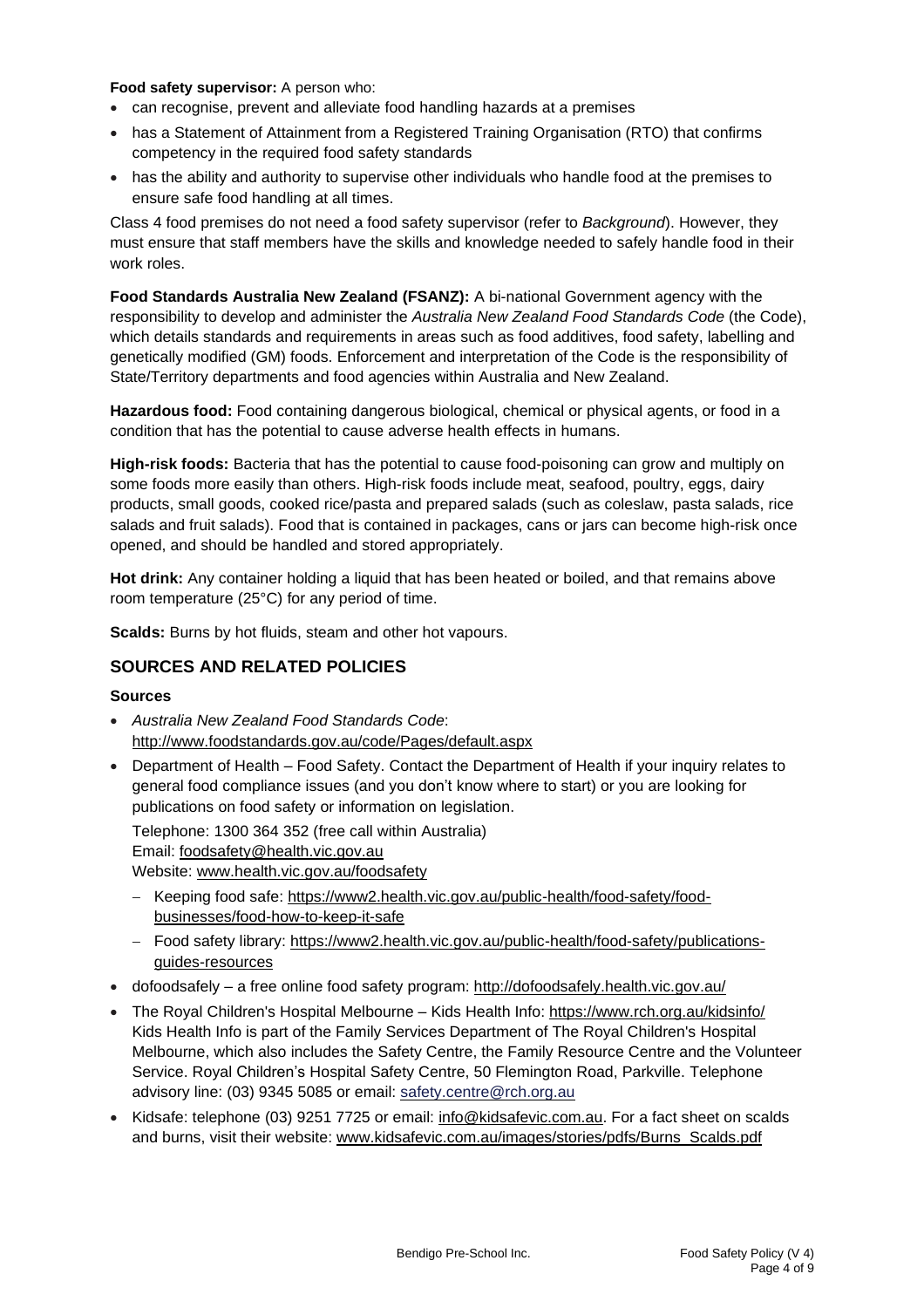### **Service policies**

- *Administration of First Aid Policy*
- *Anaphylaxis Policy*
- *Asthma Policy*
- *Dealing with Medical Conditions Policy*
- *Diabetes Policy*
- *Excursions and Service Events Policy*
- *Hygiene Policy*
- *Incident, Injury, Trauma and Illness Policy*
- *Interactions with Children Policy*
- *Nutrition and Active Play Policy*
- *Occupational Health and Safety Policy*
- *Staffing Policy*
- *Supervision of Children Policy*

# **PROCEDURES**

### **The Approved Provider and Persons with Management and Control is responsible for:**

- ensuring that the Nominated Supervisor, staff and volunteers at the service implement adequate health and hygiene practices, and safe practices for handling, preparing and storing food, to minimise risks to children being educated and cared for by the service (Regulation 77(1))
- contacting the local council in the service's area of operation to determine the service's food safety risk classification and requirements under the *Food Act 1984*
- complying with all requirements of the service's food safety risk classification under the *Food Act 1984*, as outlined by local council, including implementing a food safety program and employing a food safety supervisor if required (refer to *Background* and *Sources*: Department of Health – Food Safety)
- providing parents/guardians with a copy of this policy, and with up-to-date information on the safe provision of food for their children (refer to *Sources*: Department of Health – Food Safety: Food safety at home and in the community)
- ensuring that the Nominated Supervisor and all staff are provided with a copy of this policy and are kept up-to-date with current legislation, standards, policies, information and resources relating to food safety
- ensuring that staff undergo training in safe food handling, as required
- monitoring staff compliance with food safety practices (refer to *Sources*: Department of Health Food Safety: Keeping food safe)
- encouraging volunteers to complete training in safe food handling techniques (refer to *Sources*: dofoodsafely)
- ensuring that good hygiene practices are maintained at the service (refer to *Sources*: Department of Health – Food Safety: Keeping food safe and *Hygiene Policy*)
- displaying hygiene guidelines/posters and food safety guidelines/posters in the food areas of the service for the reference of staff and families involved in the preparation and distribution of food to children (refer to *Sources*: Department of Health – Food Safety: Keeping food safe and *Hygiene Policy*)
- ensuring that this policy is referred to when undertaking risk assessments for excursions and other service events
- ensuring measures are in place to prevent cross-contamination of any food given to children with diagnosed food allergies (refer to *Anaphylaxis Policy* and *Asthma Policy*)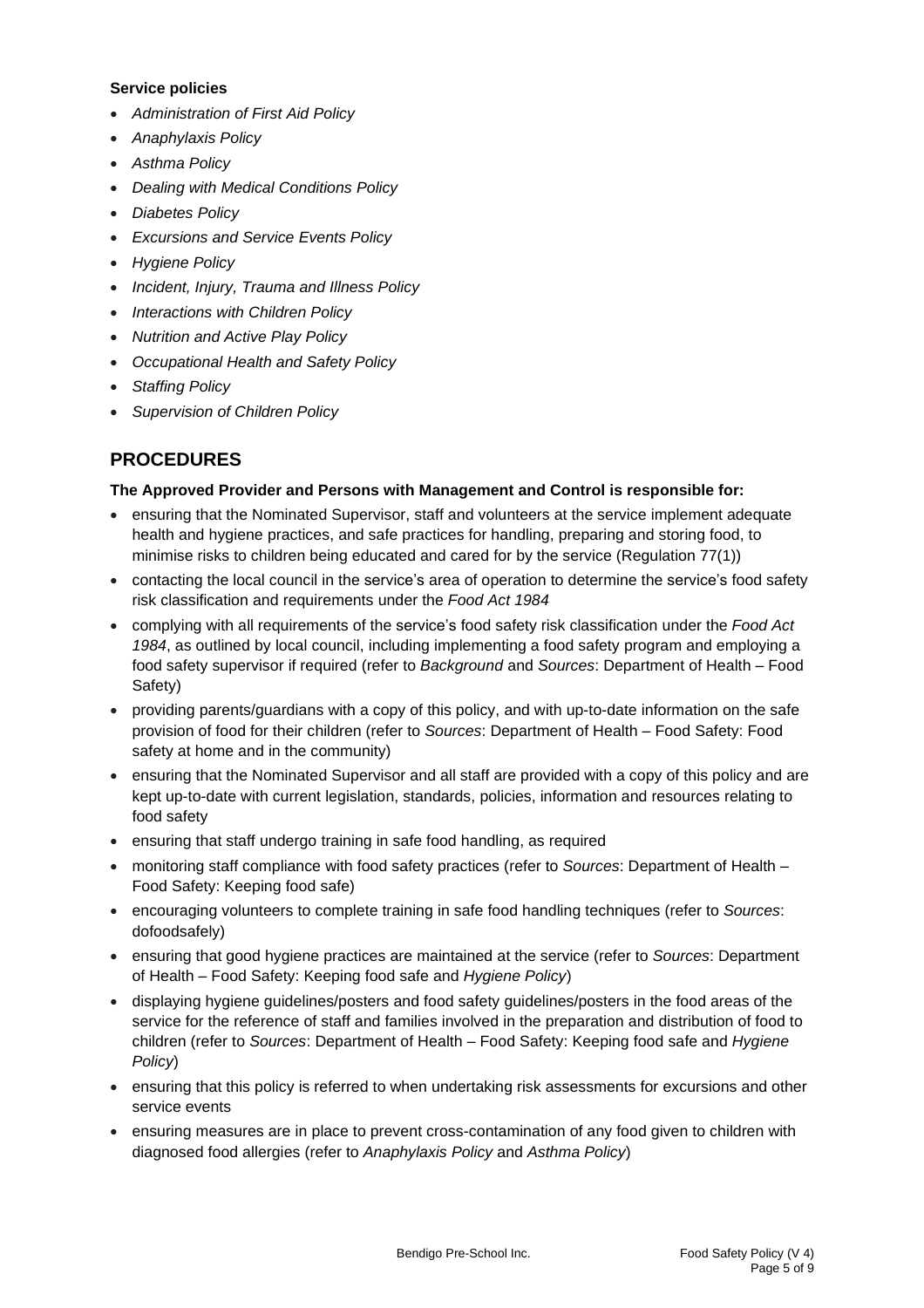- identifying potential hazards that may reasonably be expected to occur at each stage of the food-handling and preparation cycle, and developing procedures to minimise these hazards. Stages of the cycle include ordering, delivery, storage, thawing, preparation, cooking, cooling, handling post-cooking, reheating and serving
- ensuring that all facilities and equipment for food preparation and storage are clean, and in good repair and working order
- providing a calibrated thermometer in good working order, suitable for monitoring the temperature of the fridge/freezer in food preparation areas. Glass thermometers containing mercury are not recommended in or near food preparation areas
- contacting local council to determine requirements prior to selling food at a fête, food stall or other service event. Such requirements may include completing a Food Act notification form and/or a statement of trade form
- removing pests and vermin from the premises
- informing DET, DHHS and parents/guardians if an outbreak of gastroenteritis or possible food poisoning occurs at the service
- informing families of the availability of cold storage facilities at the service to ensure parents/guardians make suitable food choices when supplying food for their own child, or for children to share
- ensuring staff, parents/guardians and others attending the service are aware of the acceptable and responsible practices for the consumption of hot drinks (refer to Attachment 1 – Responsible consumption of hot drinks at the service).

## **The Nominated Supervisor and Persons in Day to Day Charge is responsible for:**

- ensuring that staff and volunteers at the service implement adequate health and hygiene practices, and safe practices for handling, preparing and storing food, to minimise risks to children being educated and cared for by the service (Regulation 77(2))
- ensuring parents/guardians provide details of their child's specific nutritional requirements (including allergies) on the enrolment form, and discussing these prior to the child commencing at the service and whenever these requirements change
- keeping up-to-date with current legislation, standards, policy, information and resources relating to food safety
- ensuring staff undergo training in safe food handling and good hygiene practices, as required
- encouraging volunteers to complete training in safe food handling techniques (refer to *Sources*: dofoodsafely)
- ensuring this policy is referred to when undertaking risk assessments for excursions and other service events
- ensuring students, volunteers, and casual and relief staff at the service are informed of this policy.

## **All educators and other staff are responsible for:**

- keeping up-to-date with current legislation, standards, policy, information and resources relating to food safety
- being aware of safe food practices and good hygiene practices (refer to *Sources*: Department of Health – Food Safety: Keeping food safe and *Hygiene Policy*), and undergoing training if required
- referring to this policy when undertaking risk assessments for excursions and other service events
- informing students, volunteers, and casual and relief staff at the service about this policy
- ensuring that children's lunchboxes are kept indoors, away from heat sources (including direct sunlight) and refrigerated if necessary
- discussing food safety with children to increase awareness and assist in developing safe practices
- discouraging children from sharing drink bottles or cups at the service
- ensuring that children do not share lunches to minimise risks in relation to children with food allergies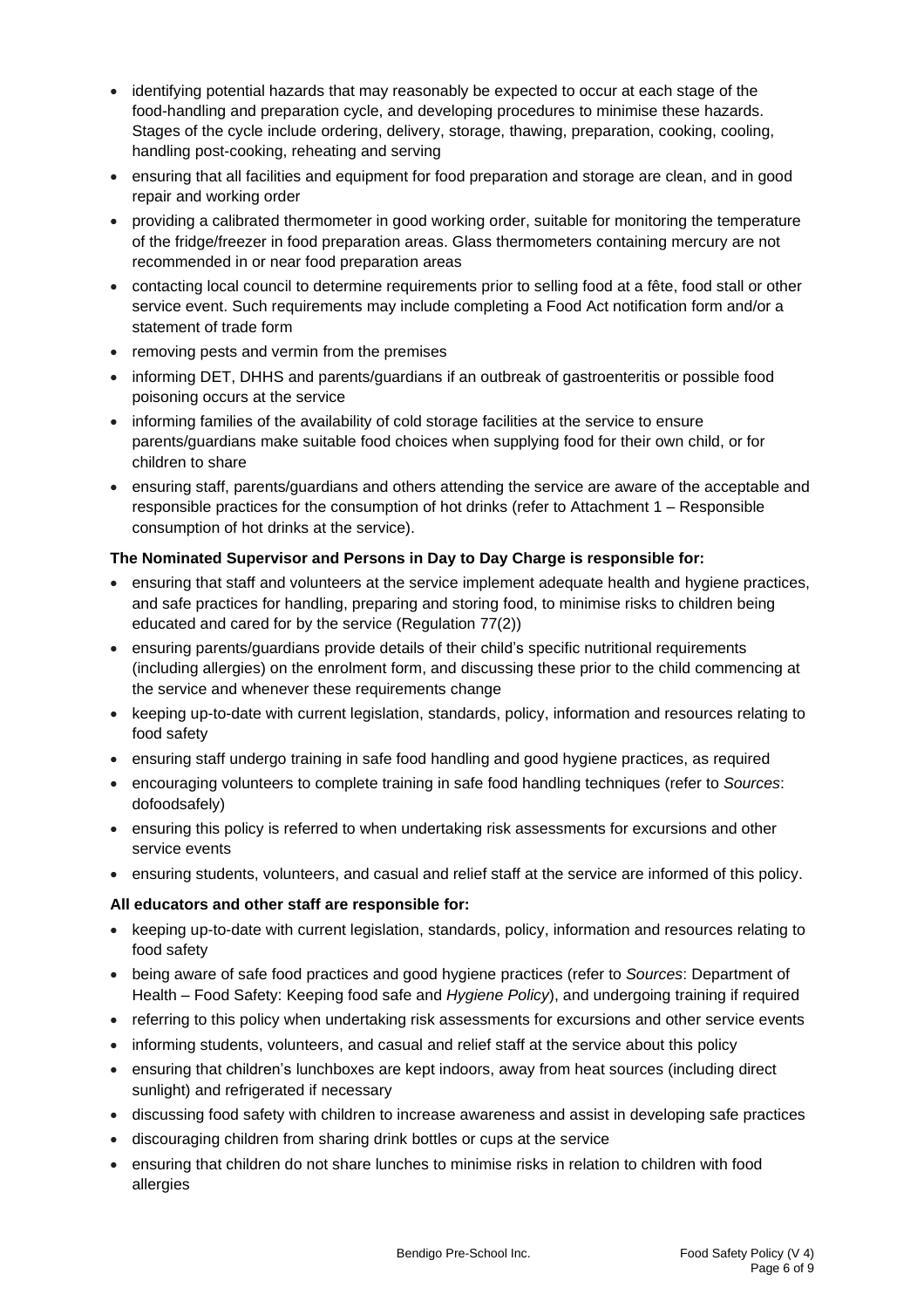- providing adequate supervision of children while they are eating (refer to *Supervision of Children Policy*)
- teaching children to wash and dry their hands (refer to *Hygiene Policy*):
	- − before touching or eating food
	- − after touching chicken or raw meat
	- − after using the toilet
	- − after blowing their nose, coughing or sneezing
	- − after playing with an animal/pet
- encouraging parents/guardians to discuss a child's nutritional requirements, food allergies or food sensitivities, and informing the Nominated Supervisor where necessary
- seeking input from parents/guardians on cultural values or religious expectations regarding food handling, provision and consumption
- informing the Nominated Supervisor or Approved Provider of any outbreaks of gastroenteritis or possible food poisoning at the service
- removing hazardous food (refer to *Definitions*), including food that has fallen on the floor, and providing alternative food items
- documenting and implementing a food safety program (refer to *Definitions*), if required
- maintaining good personal and kitchen hygiene (refer to *Sources*: Department of Health Food Safety: Keeping food safe and *Hygiene Policy*)
- covering all wounds/cuts on hands or arms with wound strips or bandages
- wearing disposable gloves when handling food
- complying with the guidelines in relation to the consumption of hot drinks at the service (refer to Attachment 1 – Responsible consumption of hot drinks at the service)
- informing parents/guardians and visitors to the service about the guidelines in relation to the consumption of hot drinks at the service (refer to Attachment 1 – Responsible consumption of hot drinks at the service).

### **Parents/guardians are responsible for:**

- washing hands prior to participating in food preparation and cooking activities
- ensuring that food preparation surfaces, utensils, lunchboxes and reusable drink bottles are clean
- washing all fruits and vegetables thoroughly
- wearing disposable gloves when handling food
- packing a cold item, such as a frozen water bottle, with perishable foods in a child's lunchbox, or using an insulated lunchbox or cooler
- complying with the requirements of this policy
- providing details of specific nutritional requirements (including allergies) on their child's enrolment form, and discussing these with the Nominated Supervisor prior to the child commencing at the service and whenever these requirements change.

### **Volunteers and students, while at the service, are responsible for following this policy and its procedures.**

# **EVALUATION**

In order to assess whether the values and purposes of the policy have been achieved, the Approved Provider will:

- regularly seek feedback from everyone affected by the policy regarding its effectiveness
- monitor the implementation, compliance, complaints and incidents in relation to this policy
- monitor and investigate any issues related to food safety, such as reports of gastroenteritis or food poisoning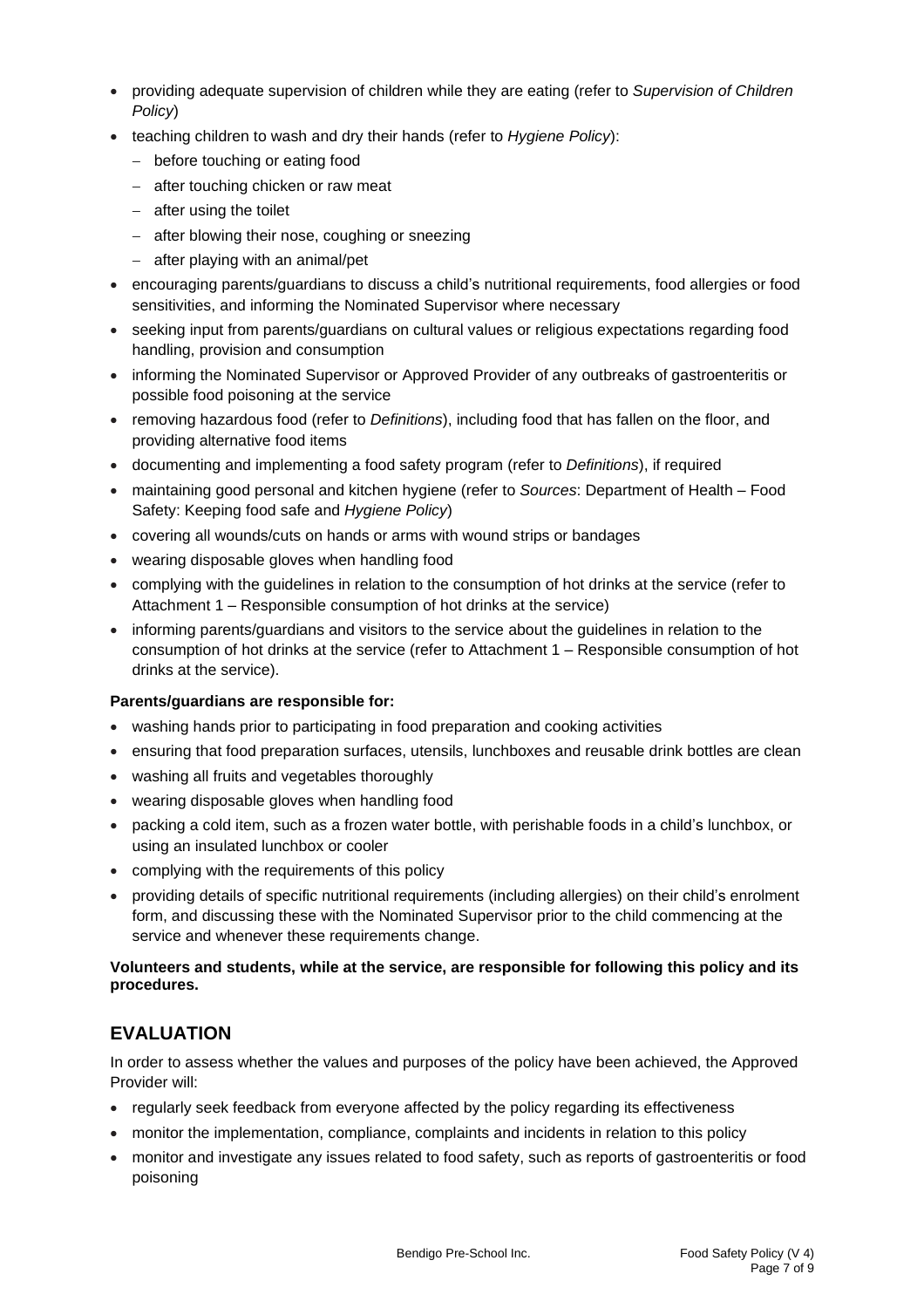- keep the policy up to date with current legislation, research, policy and best practice
- revise the policy and procedures as part of the service's policy review cycle, or as required
- notify parents/guardians at least 14 days before making any changes to this policy or its procedures.

# **ATTACHMENTS**

• Attachment 1: Responsible consumption of hot drinks at the service

# **AUTHORISATION**

This policy was adopted by the Approved Provider of Bendigo Pre-School on 12/05/2020.

# **REVIEW DATE:** MAY 2022